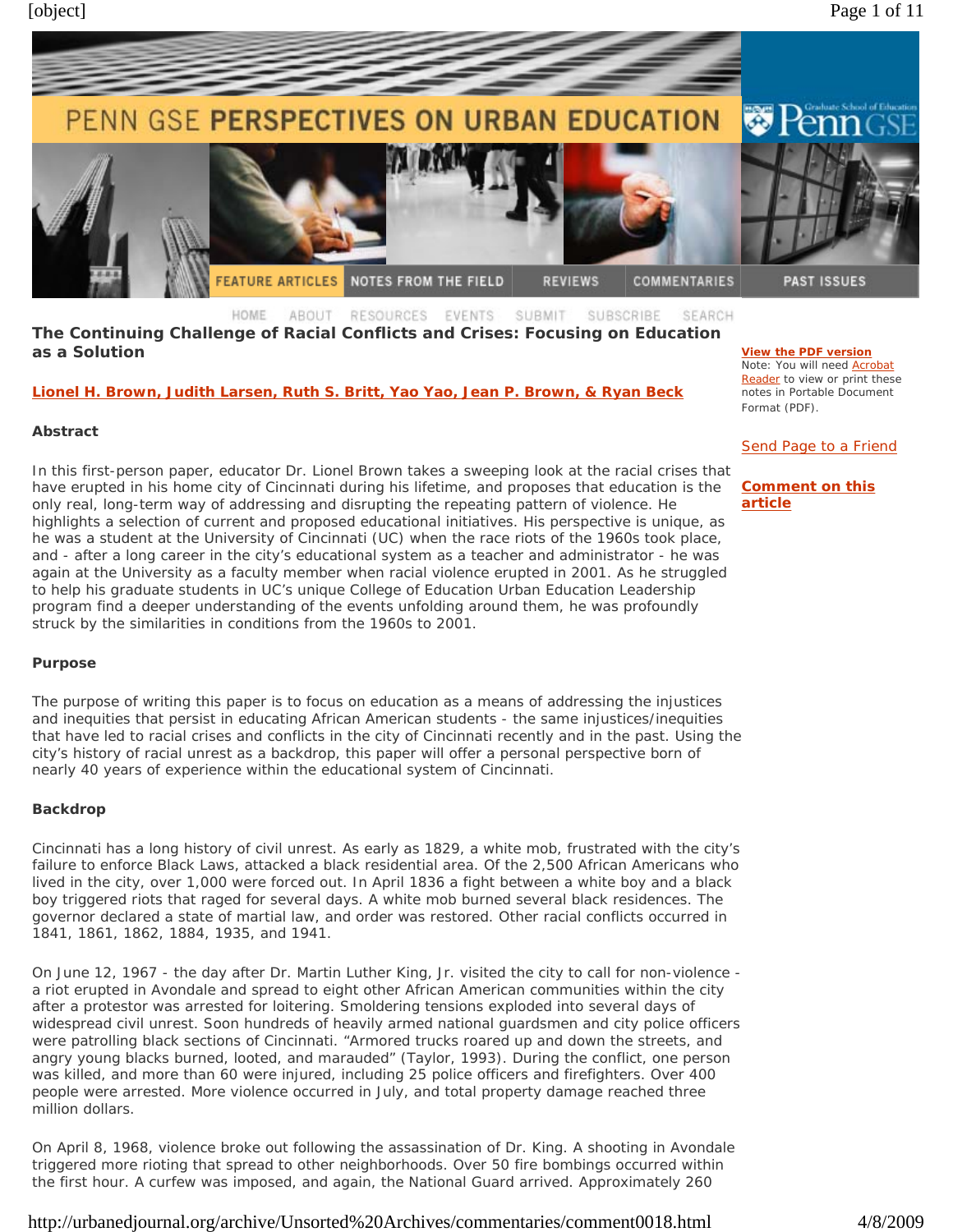people were arrested and two people were killed before the situation quieted on April 10, 1968.

As a native-born citizen of Cincinnati and life-long resident, I witnessed first-hand the city's race riots in the 1960s and similar racial unrest in 2001. In the first instance I was a student at the University of Cincinnati. Forty years later I am a faculty member there. I was struck by the similarities and differences in the causes of unrest, reactions to it, and in my own circumstances from one time period to another. These observations and my continuing efforts to address the situation form the basis of this paper.

## **1967 Race riots in Cincinnati**

On a summer evening in 1967, as I drove home late from my classes at the University of Cincinnati, I passed the intersection of Rockdale Avenue and Reading Road and saw a large unruly crowd gathering. People were running into the street from their homes and from a nightclub. As I slowed my car, there was a loud explosion. Flames leaped into the air to my right and left accompanied by shouts of "Black Power" and "Power to the People." I turned onto Lexington Avenue and heard another loud explosion in the vicinity of Model Laundry, a place my grandmother had worked as a shirt press operator. I heard angry voices moving in all directions, the sound of breaking glass, and smaller explosions. There were bricks crashing through car windows and frightened screams from inside the automobiles. As I turned onto Gilbert Avenue, there was another loud explosion further up near the Thompson Cadillac showroom. I hurried onto Bresford Avenue, turned onto Kerper Avenue and drove to my house. I could see flames leaping high into the air. The next day as I drove the same route I saw Model Laundry, a plant that employed hundreds of people, burned to the ground. Thompson's Cadillac was damaged extensively - wooden boards replaced the large plate glass windows that had previously displayed shiny new cars daily. The intersection of Reading Road and Rockdale Avenue was a shambles. Debris was everywhere many stores were damaged beyond repair. Windows were boarded up in buildings that had survived bricks, trashcans turned into missiles, and Molotov cocktails. A curfew was enacted quickly, but similar acts of destruction went on until the National Guard was called in to stop rioters and looters. Another night, as I drove home from the University of Cincinnati, I was pulled over by the National Guard, escorted from my car, ordered to spread-eagle against it, and was searched while a bayonet was pressed against my back. My car was also searched. The riot conditions that started that night in early June lasted for the remainder of the summer.

## **Civil unrest - Cincinnati 2001**

In April 2001, I was with a group of fifth and sixth graders, returning from a college tour. These students were participants of GEAR UP (Gaining Early Awareness and Readiness for Undergraduate Programs). As the last of our group stepped off the bus at Parham Elementary, the school custodian told me there was a racial disturbance in the city. Later that evening, I drove to the downtown post office and passed a large crowd of angry people moving down Vine Street, and another large crowd moving up Central Parkway. Violence had erupted - windows were broken, food carts were overturned, and buildings were looted and set afire. Once again, as many years earlier, I drove home from the University of Cincinnati, this time not as a student but as a research associate at the campus. I did not drive to my childhood home on Kerper Avenue, but to a suburban area - a quiet place unaffected directly by the unrest and civil disobedience in the inner city. The April 2001 unrest and demonstrations went on for several days as a curfew was enacted. In less then seven days the curfew was lifted, but there was need for the National Guard to remain.

What the city and I experienced in the sixties and what we experienced in April 2001 were not the same. The riots of the sixties were a forest fire. The unrest in 2001 was the flickering flame of a match. However, in the sixties, city officials and the protestors were willing to seek common ground and to look for solutions. In 2001, city officials and the protestors were unwilling to sit down together. Subsequently in 2001, Cincinnati Black United Front leaders called for a citywide boycott. The city and its economy suffered. The national image of the city was damaged and the racial divide continued. In 2003 the city manager described Cincinnati as the "6th most segregated city in America" (Lemmie, 2004). Currently, most of Cincinnati's African-Americans and Caucasians continue to live in separate parts of the city.

## **Causes and context of the 1960s riots**

Among many socio-economic factors that contributed to growing racial unrest in Cincinnati in the 1960s, four were prominent:

1. African-Americans had little representation in city leadership - City Council and the Board of Education each had one black member. Not one of the 69 members of the twelve city boards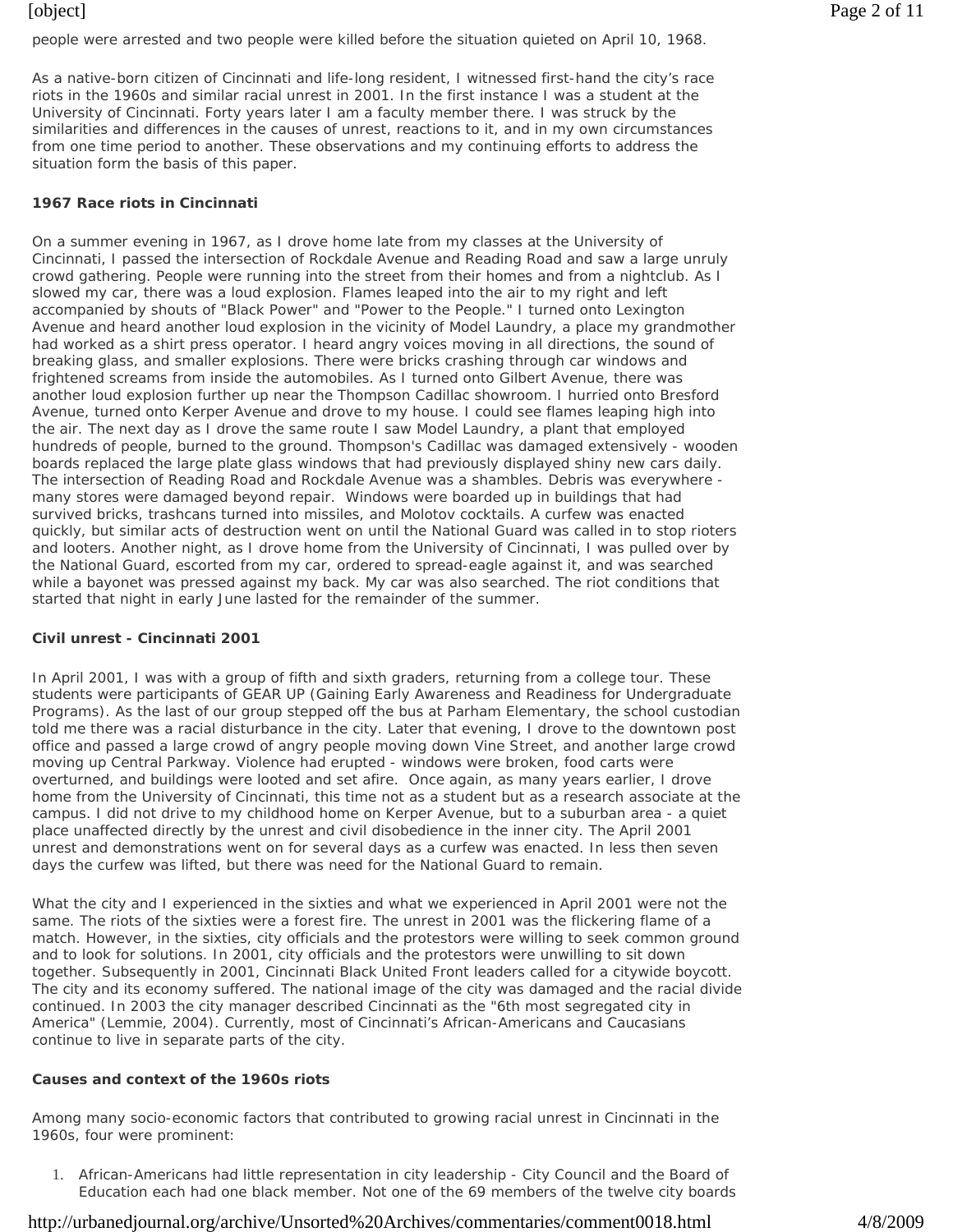and commissions was black.

- 2. There was disproportionate unemployment between blacks and whites. The unemployment rate for black Cincinnatians was 8%, but only 3% for whites. Black workers were underrepresented, especially in the building trades. Blacks were 25% of the city's population, but they made up only 12% of the 20,000 members of building trade unions.
- 3. There was excessive poverty in the African American community. In Cincinnati, 36% of blacks lived in poverty, compared to only 17% of whites.
- 4. Housing for blacks was substandard and only 14% of blacks owned homes.

The riots that occurred in Cincinnati in the sixties were part of a national picture. Riots were occurring in almost every major city - Detroit, Chicago, Los Angeles, Cleveland and San Francisco. "Cincinnati was the second of 23 American cities to experience protests, civil disorder, and rioting in 1967" (Cincinnati Museum Center, 2001). "Inquiries into the causes of the riots pinpointed unemployment, bad housing, poor neighborhood conditions, and the lack of political representation" (Taylor, 1993).

The riots were a dramatic outcry for undelivered equality. The Civil Rights Acts said that Negroes were equal with white citizens, with equal rights and protection under the law. As the Civil Rights movement peaked, Jim Crow Laws, black codes and other forms of discrimination had faded. The U.S. Supreme Court struck down segregated schools.

However, lack of quality education was one reason a disenfranchised people took to the streets. In the 1960s, even though segregation had been outlawed, school districts had policies that effectively continued segregation. The practice of "ability grouping" in elementary schools, and of "tracking" in secondary schools isolated black students, lessening the possibility and hope of a college education and putting them on a lifetime path of menial jobs.

Additionally, many teachers believed that black students could not succeed academically. Low expectations and isolation into "tracks" contributed to attendance and academic problems and high dropout rates. Cose (2002) writes "...public schools in poor urban communities often are nothing but factories for failure. Instead of taking black and brown children seriously, instead of treating them as human beings fully capable of success, they frequently treat them as dullards simply marking time until they are ready to collect welfare, or go to prison." Unequal educational opportunity for black students predicted unequal economic opportunity for black youth and adults. Unequal educational and economic opportunities boomeranged into chronic concerns of the inner city - drug abuse, teen-age pregnancy, single parent homes, and high crime rates.

Unequal educational and economic opportunities, and substandard housing and living conditions were major causes for the riots of the sixties. Many young black men especially felt these injustices personally and believed the only way to get the attention of the government was to destroy their own neighborhoods. They believed violence was a wake up call - a call to be treated as humans, with the same dignity afforded to white men. Each brick thrown symbolically broke the shackles of second-class citizenship. Riot flames that leapt into the air with the words "burn baby burn" seared away the stench of slavery, the memory of lynching, the brutality of police, and a dual system of justice - black law and white law (see e.g., Fogelson, 1969).

Dr. Martin Luther King, Jr. had made significant advances with peaceful marches and inspirational speeches before his assassination. However, the message of Malcolm X was to use any means necessary to overcome. The Black Panthers fueled fires and emotions on the West Coast. Panthers Huey Newton and H. Rap Brown traveled across America proclaiming "Power to the People," "Black Power," "Black Pride" and "Black is Beautiful" - proclamations often accompanied by some form of civil disobedience.

All these actions were a reflection of a people who had been enslaved, disenfranchised and relegated to servitude and second-class citizenship. From the fires of rioting, new feelings of race pride and individual pride arose, replacing feelings of self-hatred and low self-esteem. The ashes left behind represented a chance of a better life in the 1960s.

## **Causes and context of the 2001 unrest**

The conditions that sparked rioting all over America in the sixties are the same conditions that sparked civil unrest in Cincinnati in April 2001. The progress made by black Americans in the sixties and the seventies had slowed - perhaps even regressed. The attack on affirmative action set a national tone interpreted by many as turning back the clock and reversing progress. Self-motivation among blacks was strong and growing during the Civil Rights Movement, but this motivation had begun to fade into frustration, too often being replaced by drug and alcohol abuse. A desire for education among black males was replaced by an attitude that excellence in achievement was akin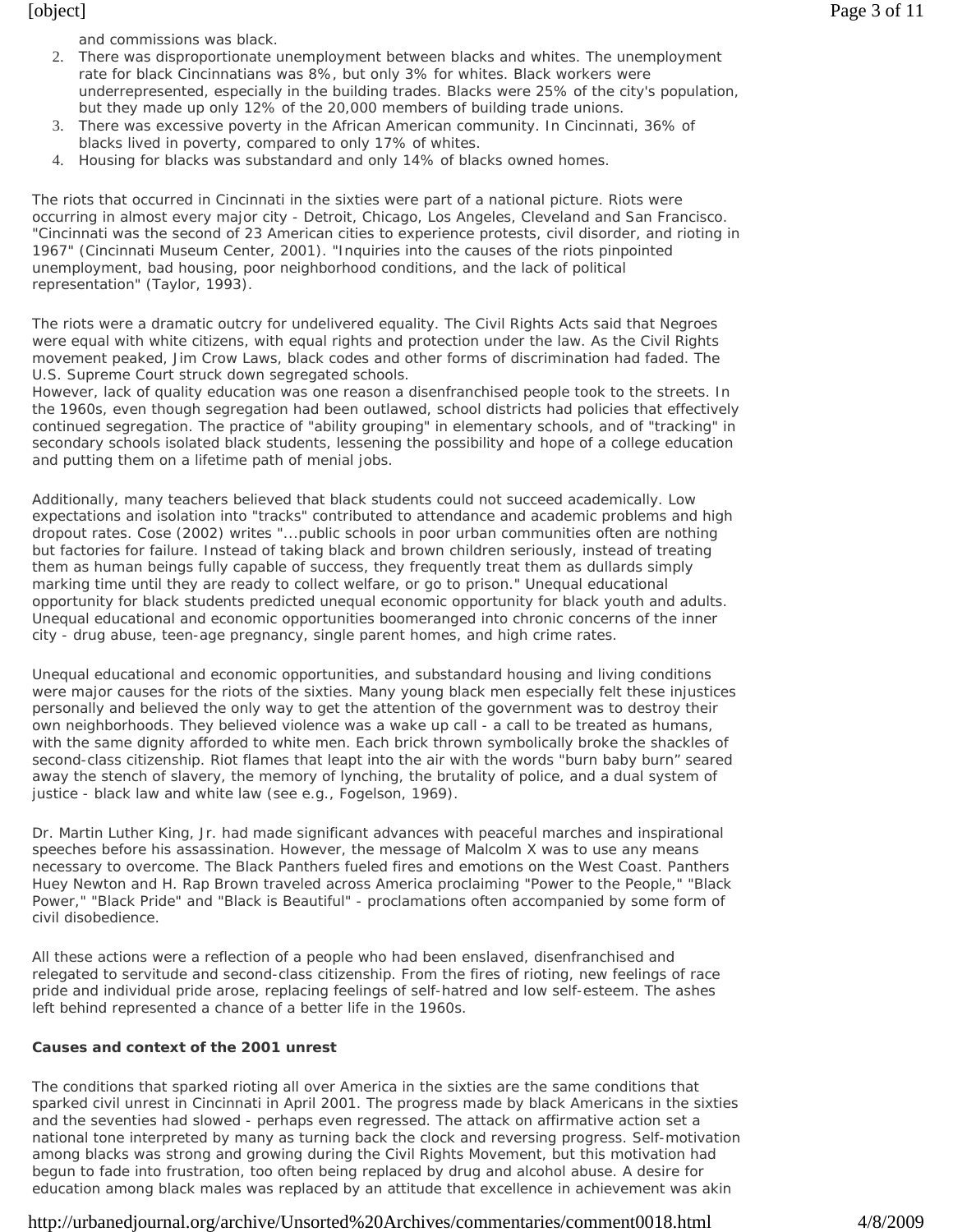to acting "white," and was a feminine trait (Harpalani, 2002). High rates of suspension and expulsion, fueled by a dismal attitude toward education, had brought the black male's journey from poor attendance to high school drop out. Poor scores on standardized tests, and gaps in achievement between black and white students diminished hope among blacks that college could be part of their future.

As this uneducated and angry mass of mostly black men turned to the streets, the prevailing attitudes toward them were reflective of a system that had not found a way to bring social justice to all its citizens. Some police and government officials viewed blacks as a menace to society, and a drain on state resources (Cose, 2002). The shooting of an unarmed young black man in Cincinnati ignited injustices that had again been smoldering over time (Firor & Kurlantzick, 2001; Ripley, Dale, & Tortora, 2001). In truth, the root causes of the civil unrest of 2001 were no different from the causes of the riots of the sixties. At the core were inferior education, poverty, sub-standard housing (now grown into ghetto slums), and a disenfranchised people on the lowest end of the social, economic and political scale (Franklin, 2001; Kinney, 2001). Despair and frustration led this mass of black people to lash out at the system that seemed to oppress them in many ways. Many blacks were not able to see the promise that education held for them. Many asked why they should vote when their worth was not acknowledged and campaign promises were forgotten. Frank Raines, first black CEO of a Fortune 500 corporation observed, "Blacks are so suspicious of the establishment that, until the establishment demonstrates it will do something, the assumption is that it will not do something" (Cose, 2002).

Police profiling of black men, disproportionate shootings of black men, and finally the shooting of an unarmed black youth, were all symptoms of a greater problem of racial attitudes present from generation to generation. In 1999, the Sentinel Police Association - representing the city's black police officers - compiled a report urging city leaders to take immediate action, warning that something must be done "to quell the very tense and volatile atmosphere that currently exists between the police and the community" (Horn, 2001). The most frustrating part of the picture in 2001 was that, though the situation was hardly more 'tense and volatile' than it had been at any time since the 1960s, leaders, government officials, and influential community members still could not find common ground that might have headed off the violence and led to systemic change in racial attitudes.

# **The impact of racial crisis and conflicts on urban schools**

The after-effects of racial crises in our cities are long lasting, causing economic recessions and flight to the suburbs by businesses, families, and teachers. "It is clear that the demographics of the city have changed in the past few decades, with middle-class white voters fleeing the city for the suburbs ... and that is not likely to change" (Beaupre, 2005). As a result, urban school districts suffer from lower property values, the absence of involved parents, and of experienced, effective teachers. Reduced funding, changes in school staffing, and lack of parent involvement have major negative impacts that contribute to the failure of urban schools. African-American students are the majority population of many urban school districts. It is, therefore, African-American children, especially African-American males, who suffer most from the failure of urban schools. Let us take a look at Cincinnati Public Schools and some of the ways that this urban district has failed, and continues to fail to meet the needs of African-American students. I will cite some past and existing programs, and our most ambitious project to date.

# **Focusing on education as a solution**

Racial crises and conflicts must be addressed by all leaders (government, business, educational, and religious) and citizens of the community together. It takes a village to *educate* a child as well as raise one. I have come to this realization from a lifetime of personal and professional experiences in Cincinnati's educational institutions, having been Deputy Superintendent of Cincinnati Public Schools before my current appointment as an assistant professor in the College of Education at the University of Cincinnati.

# *Project Succeed and Project Succeed Academy*

As deputy superintendent of CPS, one of my responsibilities was for discipline in a 45,000-student district. Numerous 'consequence' programs were in place for inappropriate behavior - all punitive in nature, lacking a holistic view of the student and not addressing the causes of disruptive behavior. I developed and implemented Project Succeed (PS) and the Project Succeed Academy (PSA). PS and PSA were based on the philosophy that some students need additional support services to experience success in school. I believe firmly that all students can adapt socially and academically to the school environment when provided with additional support services administered in a holistic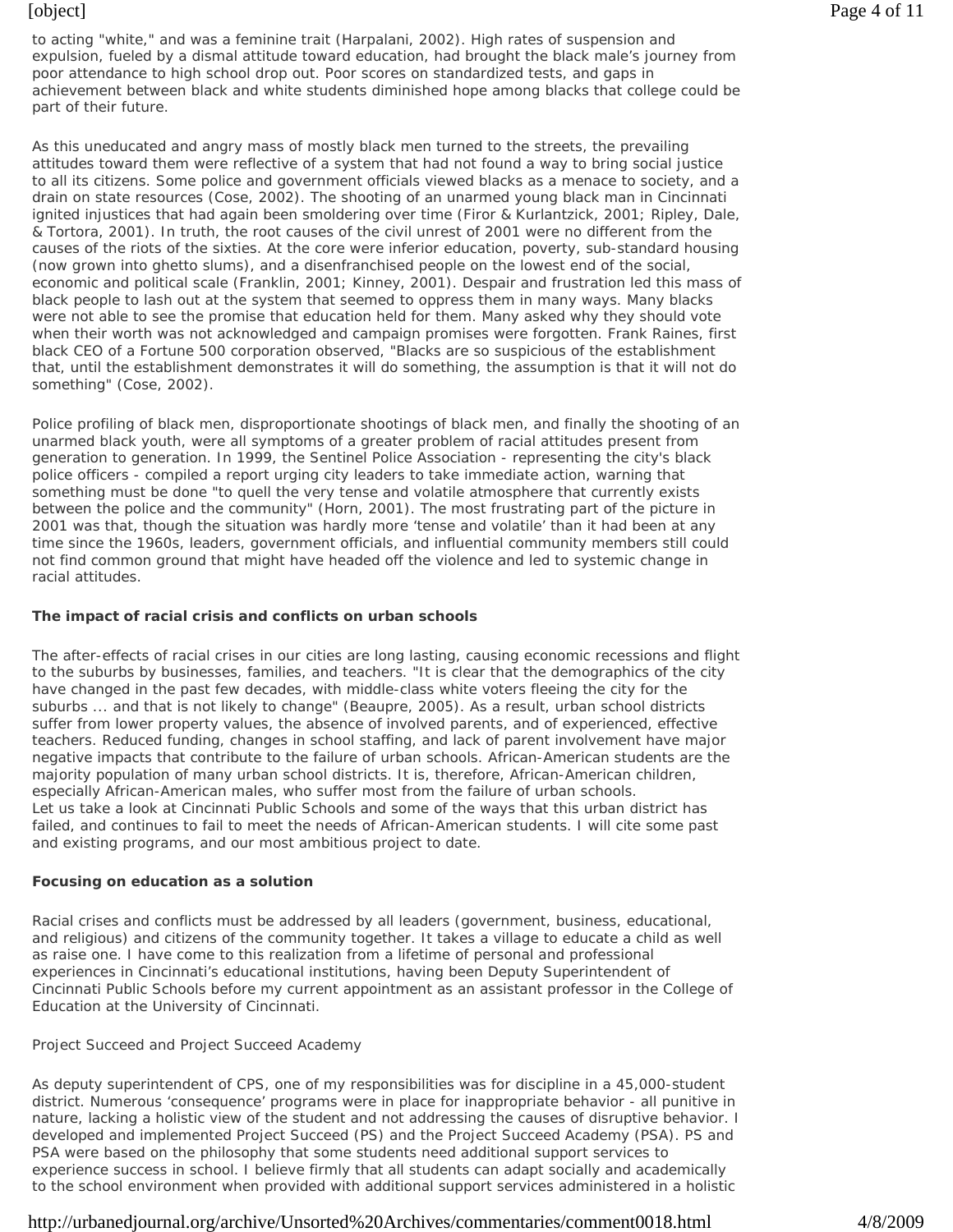manner.

The Project Succeed concept progressed from a summer school, multiple sites program to a single site, year-round effort - Project Succeed Academy - during the 1995 -1996 school year. The founding of Project Succeed Academy was greeted with enthusiasm and optimism by district principals, parents and community leaders.

The placement in PSA of students with the worst behaviors - without suspensions or expulsions allowed other district schools to create a disciplined environment where students who came to school to learn could accomplish their goals. PSA would focus on the roots of disruptive behaviors, addressing the causes rather than the symptoms. Treatment of the whole child is essential in reversing disruptive behavioral patterns. PSA would offer an approach entirely different from other juvenile programs that were tied to Juvenile Court.

PSA provided at-risk students with intensive support in literacy, mathematics and science. Students need a clear understanding and appreciation of the immediate value of these core subject areas, and their life and career implications. Support services in core subjects were also designed to lead to academic success in line with recommendations for promotion according to the district's subject area rubrics, and with skills identified by the mandated Ohio State Proficiency Tests. Therefore, Project Succeed Academy would be a comprehensive, holistic, positive approach with a focus not only on behavior management, but also on improving basic academic skills.

The primary reason the Cincinnati Board of Education funded Project Succeed Academy was to reduce the number of non-mandatory suspensions and the numbers of expulsions. In a two-year period, PSA achieved dramatic reductions in suspensions and was at the heart of district's Comprehensive Plan to Address Discipline.

## *Additional Educational Initiatives*

Since my appointment as an assistant professor at the University of Cincinnati, I have helped implement several more initiatives to address educational problems related to race in Cincinnati.

# **GEAR-UP (Gaining Early Awareness and Readiness for Undergraduate Programs)**

This program is a partnership between the University of Cincinnati, Cincinnati State Technical and Community College, Cincinnati Public Schools, the community and industry. Its goal is to increase the number of low income and underrepresented students who are prepared to enter and succeed in post-secondary education. It provides support, information, and a working system.

## **UEL (Urban Educational Leadership)**

This is a practitioner-oriented doctoral program at the University of Cincinnati, the first of only a handful nationwide. The three-phased interdisciplinary coursework is designed to take graduate students from theoretical foundations in educational leadership to understanding, specialization and success in urban schools and urban communities.

Urban Technology Community Center - "Changing Hearts and Minds - One Block at a Time" This is the most ambitious program being proposed in the city, currently in its initial stages and cofounded by myself and Randy Sandler**,** Cincinnati businessman and benefactor. It has grown from the efforts of educators, clergy and business leaders - 'the village' within our city. Plans are to create an Urban Technology Community Center in the Over-the-Rhine (OTR) area of Cincinnati. The Center will provide mentors for children, programs for parents, and technology training for children and parents that will enhance their future educational and economic opportunities. This training will take place in an environment where children and their parents can interact casually with each other and with Cincinnati police officers.

Students in the Over-The-Rhine area go home from school each day to deplorable living conditions. OTR is a decayed urban core area with many minority residents who are despondent and unemployed.

The UTCC will work with the University of Cincinnati, College of Design, Art, Architecture and Planning (DAAP), College of Nursing and Health, College of Education, and other local colleges with expertise in assisting the community. Corporate support in the form of technology donations, such as laptop computers, printers, scanners, and digital cameras, also will be solicited.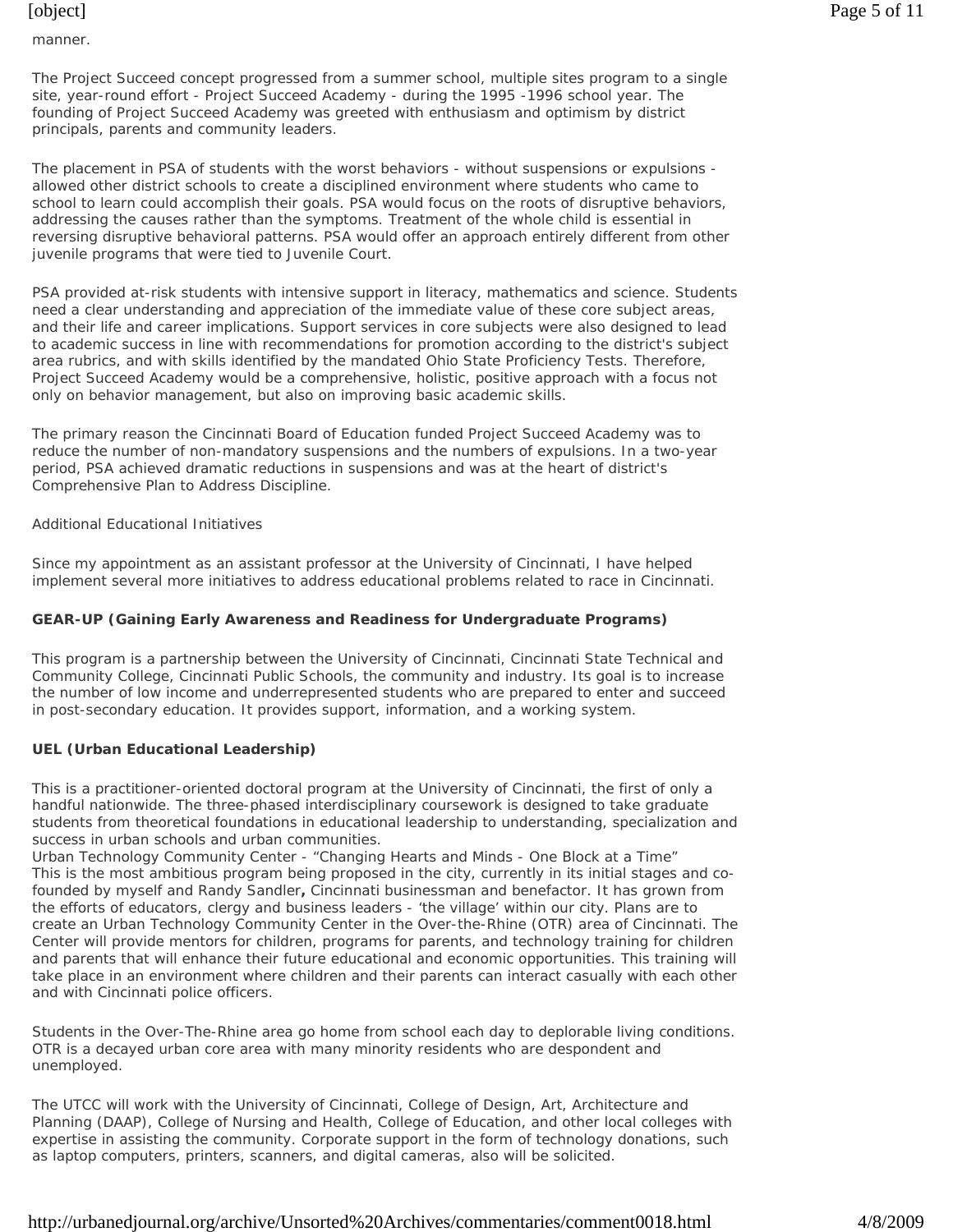- 1. Access to technology and technical training
- 2. Access to GED training for parents and older students
- 3. Location of a police substation at the Center
- 4. Alternative learning center
- 5. Parent support center
- 6. Juvenile intervention

#### **How can educators help eradicate racial crisis and conflict throughout the district**?

The responsibility for this task begins with urban boards of education and district administrators, and some recent reform efforts in Cincinnati Public Schools have started the process in a positive direction. Such actions as closing and redesigning ineffective school buildings, striving for smaller class sizes in grades K-3, downsizing high schools, creating smaller schools within schools, and collaborating with the business community in new ways - such as the creation of the Robert A. Taft Information Technology High School in partnership with Cincinnati Bell - can provide a new context for the students within the system. Entirely new types of specialized high schools can also be created - such as Entrepreneurship High School - a place to prepare students for careers in small business enterprises. On the teaching side, reform efforts are focusing on a "pay-for performance" system.

Reforms must be given time to show results - stakeholders need to be patient. At the same time, they need to be persistent in their demands for reforms that will help students succeed. Ohio's African-American students scored 28.3 percentage points lower on state tests last school year than did white students, while Hispanic students scored 19.9 percentage points lower. Latino and African-American eighth-graders typically score more than three grades behind white classmates in math and science and more than two years behind in reading, according to a report by the Education Trust, a Washington-based advocacy organization for minority and low-income students. Kati Haycock, director of the Education Trust said that the gap is established by the time students enter kindergarten and widens as students progress through school. "The truth is we take these kids who have less to begin with and we give them less in school" (Mrozowski & Kranz, 2002). When Hispanic and African-American students drop out of school, or finish without the basic skills, their educational failure eventually becomes a major socioeconomic problem.

#### **The importance of pre-school education in 'the village'**

The years from birth to age five are critical for pre-school education. Parents are the child's first teachers, but extended family and the immediate community play major roles also. Day care staffs are prime early educators for many children. Some of these "teachers" have intuitive gifts for nurturing and contributing to the cognitive development of the young child. Others are trained to challenge curious, creative, resourceful and imaginative young minds. However, far too many young children, and far, far too many African-American children, have not had this advantage when they enter kindergarten. By not being ready to learn, these young children enter school already far behind. The difference can be insurmountable.

## **Early literacy at home**

It is not difficult to develop early literacy in young children, but it must be deliberate and it must happen for all children. Fortunately, it involves doing many things that come naturally to parents and caregivers. "Pat-a-cake," "Humpty Dumpty," "Mother Goose" and the "ABC Song" are critical learning tools for children between birth and age five. Rhyming and knowing the names of letters are just two early literacy skills that are absolutely necessary for children to enter kindergarten ready to learn to read. All discussion of early literacy must emphasize the importance of surrounding children with print, of reading to children every day, and of having children follow along with the reader.

## **Reading instruction at school**

It is clear that early reading instruction is not being handled successfully in America's urban schools. For students to succeed in other academic areas, reform must center on the approach to reading from kindergarten through third grade. "Four in ten of our fourth-graders lack basic reading skills. Tens of millions of adults are weak readers. Millions of children are needlessly classified as disabled when, in fact, their main problem is that nobody taught them to read when they were five and six years old. Many children who could have been taught to read...are assigned to special education classes, where they languish unchallenged for the remainder their school days. Rooting out failed methods of reading instruction from primary classrooms will not be easy. The roots run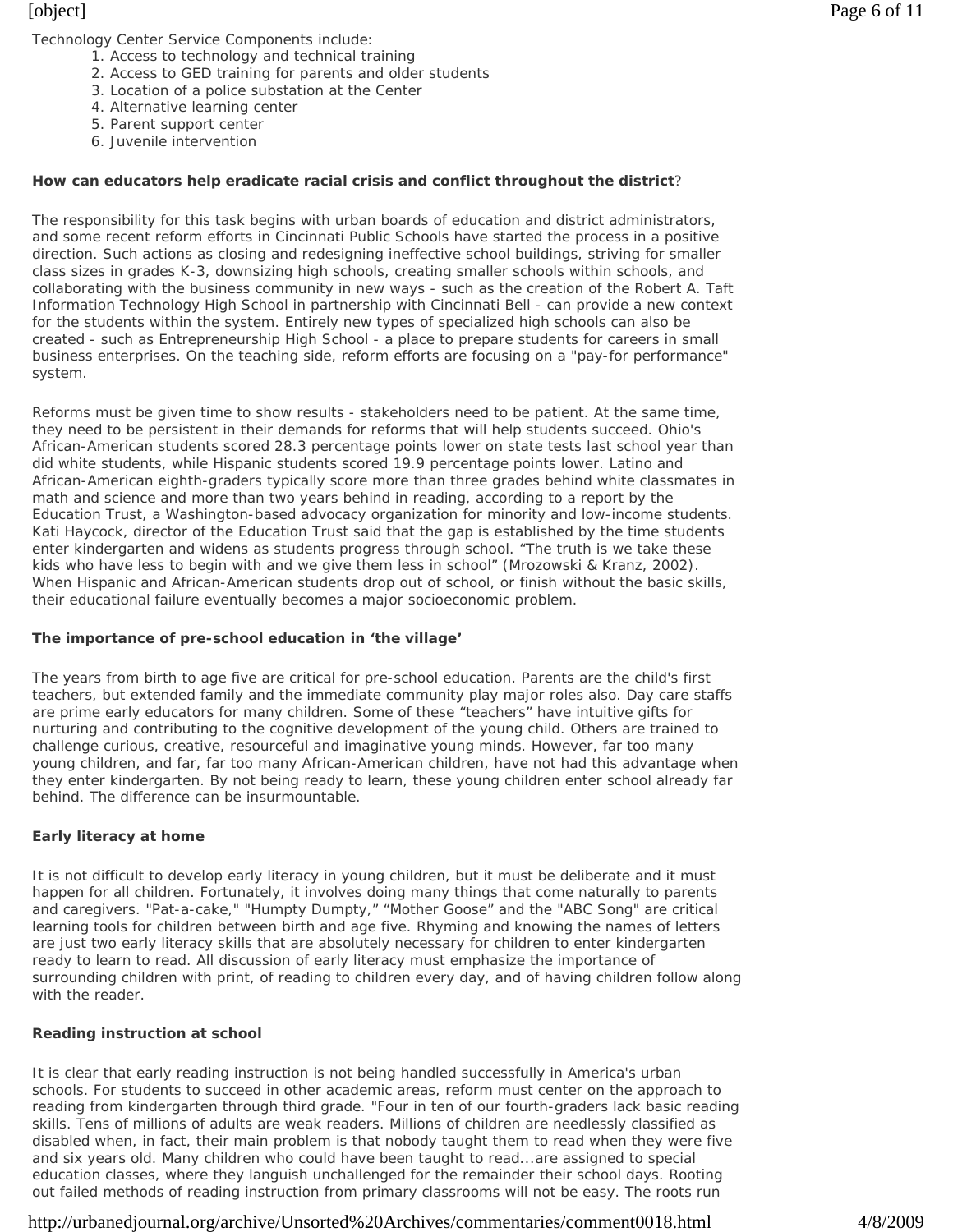There are specific proven strategies that are effective in a program of reading instruction. These must be followed to make certain all children learn to read and become readers. A reader is not someone who *can* read, but someone who *does* read; and, in a remark often attributed to Mark Twain, "The man who does not read good books has no advantage over the man who can't read them." Classrooms in our country serve children of diverse ethnic, racial, and socioeconomic backgrounds. All these students need sufficient understanding of the language they will speak, read, and write for effective communication beyond their own social group, that is, of Standard English.

Colleges of education must change how they train teachers if they are to step up to their role in lessening the racial learning gap. They have a responsibility to prepare teachers to be effective instructors of reading, and to emphasize to teachers of all subjects - including math, science, social studies, and music - that they will be more effective if they are skilled as reading teachers. Teachers of kindergarten through third grade especially need intensive and extensive preparation in how to create committed readers right from the start.

## **Recommendations**

If neighborhoods, cities and our nation truly desire to address the causes of racial crises and conflicts, the reality of education as the solution must be recognized. Educators who teach young children to read must use proven strategies - giving them the skills to decode, to read with comprehension and fluency, and to love to read. These are the skills upon which the basics of their education will rest. I strongly recommend the Reading Recovery Program, which was successfully used as a supporting unit to the Project Succeed Academy kindergarten through eighth grade curriculum. Reading Recovery is a program designed to provide early intervention for students who are experiencing problems with literacy (Clay, 1990). At PSA, Reading Recovery specialists provided diagnostic assistance, innovative reading intervention and instructional strategies in the classroom, resources for storytelling and one-on-one attention for students. With this support, the classroom teachers utilized Reading Recovery methods and techniques to provide well balanced academic intervention across the curriculum.

All adults in neighborhoods, cities and the nation need to realize and accept their roles as "teachers of children." These adults include parents, grandparents and extended family, school personnel, university professors, museum staff, clergy and congregations, police, members of the business community, and members of health services and government agencies. In other words, all citizens of 'the village' needed to raise *and* educate each child. At the same time, going beyond basic education skills, parents, guardians, school personnel, clergy and others also have a critical responsibility to give children a sense of responsibility, morality, honor, respect and values; a strong work ethic; the sense that all jobs are necessary in our society and that all work is honorable; the understanding that the language of their culture is to be respected, but that educational and economic success requires that Standard English be learned and used in certain situations and positions; that youth need to present a more positive, less threatening image; and that every member of the community is responsible for keeping the community clean and every corner drug free. Equally important, however, are teachers who do not understand the culture of poverty and the fear and hopelessness of these children. These teachers must address their own low expectations, receive training in effective classroom management and discipline strategies, and believe that these students can learn.

Dedicated volunteers give hours in schools reading to and tutoring children. Many others mentor students. All of these volunteer efforts are invaluable, and make a difference in the lives of thousands of students nationwide. Their efforts, however, cannot take the place of effective teachers in the classrooms. A large percentage of property taxes pay for public schools - and taxpayers include those who pay rent to landlords. What a difference it would make in the lives of students if all taxpayers in the urban school district found a way to hold the system accountable for successfully teaching children in K-3 - *all* children, whether rich, poor, black, white, Hispanic, or Asian - to read in the course of the school year.

I strongly recommend that neighborhood schools assume more responsibility for facilitating and coordinating the educational efforts of all adults, and that they provide more opportunities for parents and community members to learn from teachers and for teachers to learn from parents and community members. At Project Succeed Academy, encouraging parents' and other family members' participation in the education of their children was a primary focus at all grade levels. Daily Progress reports from teachers to parents were signed by parents and returned to school the next morning to be reviewed. Parents were scheduled for bi-weekly conferences, and the academic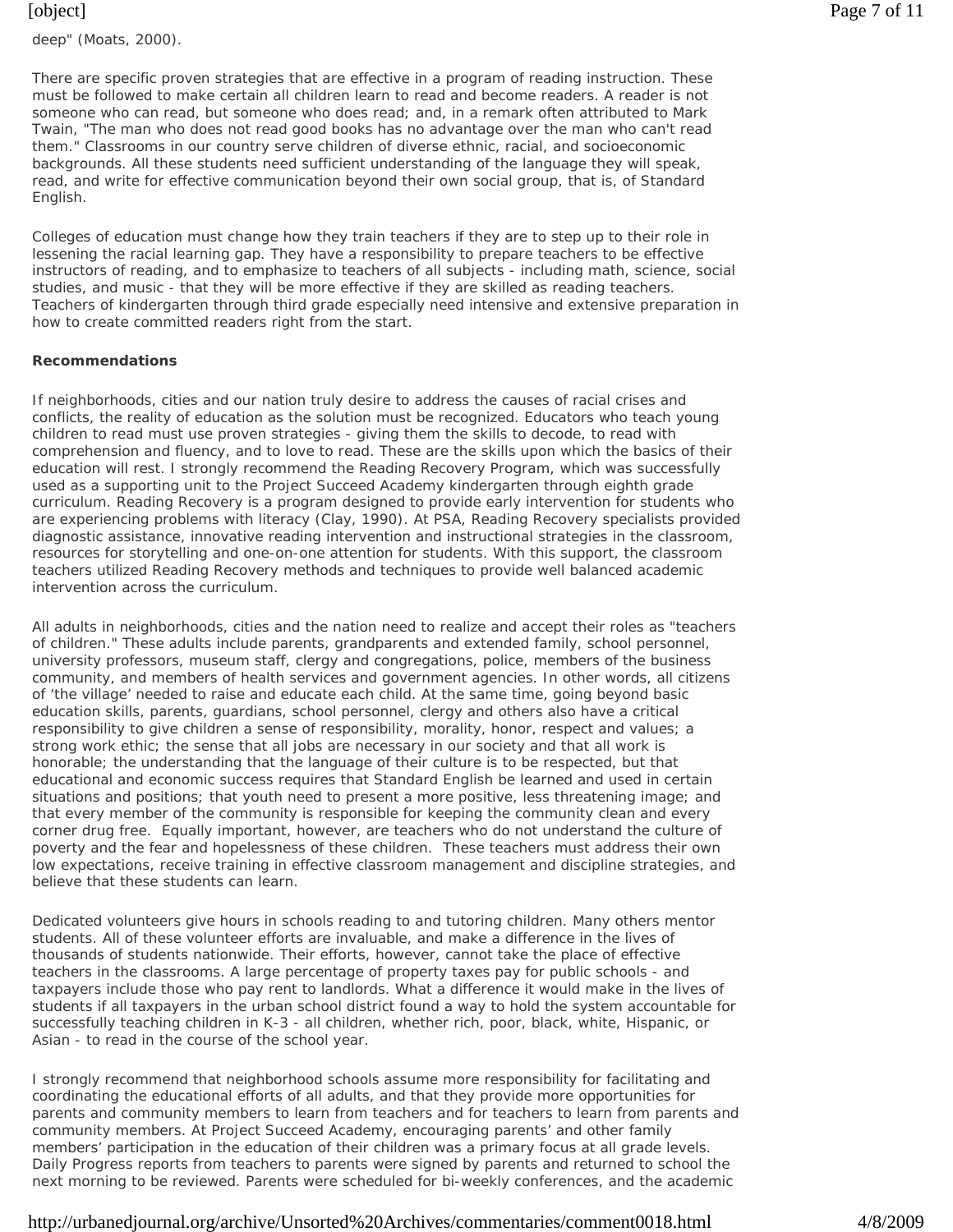progress of students was shared with the parents by teachers at parent night meetings. Furthermore, teachers, in a team approach, provided classes to teach parents how to help their children at home. Activities focused on make it/take it projects parents could use with their children that evening. Parents, in turn, were encouraged to become active in all aspects of the schools' operation. The PSA Parent Association published a Parent Newsletter and distributed it monthly, describing parent activities and recruiting parents for upcoming activities. Parents were honored along with students at noon hour assemblies for their contributions to the school.

Project Succeed Academy facilitated community participation in the school in a variety of ways: an Advisory Council was formed by prominent physicians, attorneys, and businesspersons recruited to provide oversight leadership and to raise money for the school; University of Cincinnati professors provided in-service to PSA teachers and UC student nurses staffed the school's health and wellness program; an account executive from the city's largest public relations firm led the school's communication effort; lawyers, accountants, and other professionals offered pro bono hours to help with a range of school, school board, and city council issues related to opening a new year-round school; many businesses and individuals donated resources and thousands of dollars worth of inkind contributions; and government, religious, sports, and business leaders served as tutors, mentors, and motivational speakers, contributing to the success of the school's after-school and Saturday enrichment programs and noon-hour and evening programs.

Communicating the importance of education is also the responsibility of print and television media, government agencies, places of worship, and groups who work for social justice - indeed all citizens and groups who have a voice in the community. Imagine the effect if the many influential and powerful African-Americans in neighborhoods, cities, and the nation chose to become the vocal for education. Imagine that there was a commitment from this group to be advocates for thousands and thousands of urban school children (West, 2001). Imagine that an influential and powerful vocal minority of African-American leaders led the charge for change in the way children in grades K-3 are taught to read? Without influential, powerful and vocal advocates, these children will remain in failing urban public schools for many reasons including that their parents have failed in the public school system, are intimidated by it, and do not understand it. Parents caught in the web of low-paying jobs or unemployment, feelings of hopelessness, drug addiction or incarceration, cannot be advocates for their children, and may even abandon them, literally or psychologically.

# **Signs of positive change**

As I have shown, the underlying causes of the riots in both the 1960s and in 2001 were lack of representation by African Americans in government/leadership roles; disproportionate unemployment between blacks and whites; disproportionate poverty among African Americans; poor living conditions and lack of home ownership by blacks; and lack of quality education for African American children. But signs of positive change have been apparent throughout this period, and especially in the past 5 years.

As of 2005, the population of Cincinnati was 53% white and 43% black. In the election of November 2005, the city's first directly elected mayor was an African-American. Two African Americans were elected to city council. African-Americans hold the positions of captain of the fire department, assistant police chief (CPD report, 2005), health commissioner (Korte, 2005), and county coroner.

Some of the many successful African-Americans represented in the business community are a bank senior vice president, owners of a management-consulting firm, and owner of a wrecking company. The building of The National Underground Railroad Freedom Center was the project of a Cincinnati African American-owned construction firm (Goodman, 2005). African-Americans serve on the boards of Cincinnati hospitals, and as director of the Cincinnati Fine Arts Fund. An African-American is a member of the Cincinnati Opera board (Gelfand, 2005).

The areas of poverty and housing are still a challenge. Across the nation, 45% of our citizens cannot afford to rent a two-bedroom apartment, according to the National Low Income Housing Coalition, a Washington nonprofit advocacy group. Rental-housing costs have increased faster than wages, making it increasingly difficult for low-income families to afford even modest apartments. The group calculated that a worker paid the national minimum wage of \$5.15 per hour would have to work 98 hours per week in Cincinnati to afford a two-bedroom apartment. The coalition says families should spend no more than 30% of their income on housing and utilities, a standard recognized by many experts. Under that standard, the coalition said it could not find a single county in the United States where a full-time worker making minimum wage could afford even a onebedroom apartment (Coolidge, 2005). Cincinnati's overall rate of home ownership is even lower than the national average ("Business People," 2005). In 2005, blacks owned 28% of the city's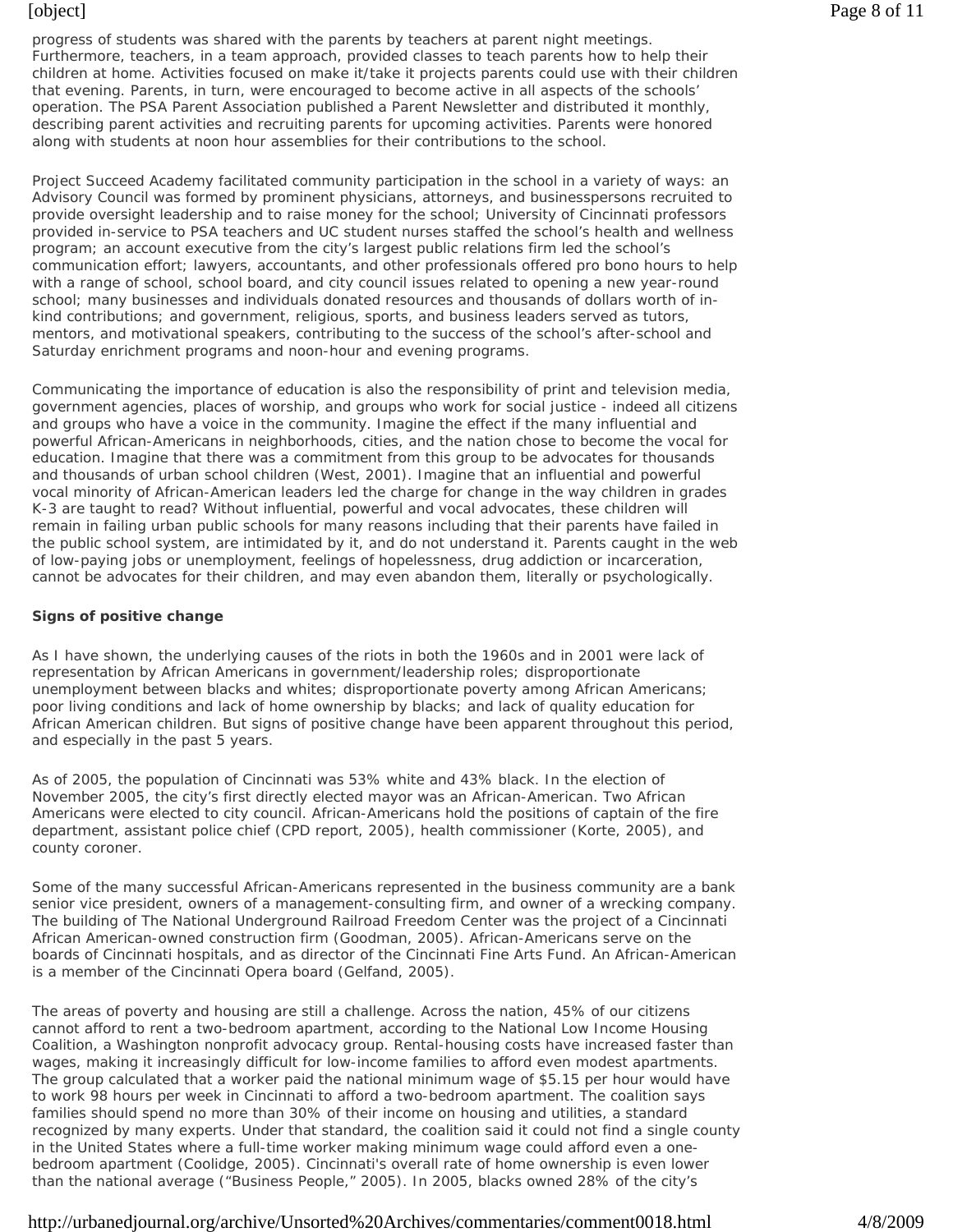homes, and whites owned 73%.

In the area of education, substantial progress is being made in providing African American children with a quality education. In the 2005-2006 school year, 23% of the students in the Cincinnati Public Schools were white, and 77% were minority, predominantly African-American (Amos, 2005). Three of seven members of the Cincinnati Public School Board are African-American. An African-American is superintendent of Cincinnati Public Schools. African-Americans hold 32% of central office administrative positions, and hold 50% of field administrative positions. Thirty-one percent of teachers in CPS elementary schools are now African-American. Five CPS elementary schools are rated "Effective" by the State of Ohio. In those "Effective" schools, 35% of the students are African-American. Six CPS secondary schools are rated by the State of Ohio as "Excellent" or "Effective". African Americans in those "Excellent" or "Effective" schools make up 57% of the student body (Ohio Department of Education, 2005). Though gaps are still apparent in the achievement of black and white students in Cincinnati, all of these figures indicate that substantial improvements have been made since the 1960s.

Perhaps most impressively, the school district's flagship college preparatory school, Walnut Hills High School, "has raised the academic level of black male students another level. The school has received the Schott Foundation of Massachusetts Award for Excellence in the Education of African-American Male Students. This spring, a black student will receive a \$4,000 scholarship for the college of his choice. There are 99 blacks in the senior class at Walnut Hills and 44 are males. Nine black students in the senior class have been acknowledged by the National Merit and Achievement Scholarship programs as being in the top five percent of the nation's scholars" (Howard, 2005).

In November 2005, when Desmond Tutu, archbishop emeritus of Cape Town, South Africa, was in Cincinnati, he said, "It is an auspicious time to come to Cincinnati. Auspicious because of your African American mayor. Your city had a pedigree of racial tension. What we are seeing is the good fruit of initiative." He continued, "We ought not to be scared of diversity. Being different is the reason we need each other. God created us for interdependence" (Goodman, 2005).

#### **Conclusion**

Up to sixty percent of students in large urban districts across the nation fail state mandated proficiency testing (Casserly, 2006). African-American students routinely score lower than white students - creating a "race gap." Many of these students eventually drop out, do not graduate from high school, and do not go on to college. This pattern of failure in urban public schools leads these students to a strong probability of working at menial jobs and gradually sinking into a state of frustration, hopelessness and anger. This syndrome often leads to a future influenced by drugs, crime, unplanned pregnancy, and poverty - a pattern that can persist from one generation to the next and contribute powerfully to racial crises and conflicts.

Education must be seen as the way to break the cycle of racial crises and conflict. The need is urgent. Dr. O'dell Owens, the African American Coroner of Hamilton County, Ohio, has said that most murders in Cincinnati are black-on-black, drug related crimes. The coroner makes his point to young people by saying, "If you're going to buy drugs, hang around people who use drugs, sell drugs, you've got a good chance you're going to come see me" (Girone, 2006). But Dr. Owens has also told teenagers at a Stop the Violence Youth Summit, "I think just because you're poor, it doesn't mean that you're destined to be a criminal or that your life is over. The bridge from here to where you're going is education" (Bolden, 2006), and he urges middle school students to

Finish high school, then go to college and get a career. Not a J-O-B. A career. Put on a cap and gown - or wear the body bag. Eighty percent of homicides did not graduate from high school. People ask me "Was medical school hard?" No. Being poor was hard. Being on welfare was hard. Being teased was hard. I want to make sure each of you has a dream. Don't let your past determine your future (Bronson, 2005).

The entire 'village' of Cincinnati - parents, families, communities, school systems, law enforcement, churches, businesses - must take responsibility for ensuring that all children come to kindergarten ready to learn, that they succeed throughout elementary school, and go on to high schools that will prepare them to enter the job market, or to attend college. When the above happens - and not until the above does happen - will all citizens of the 'village' have the opportunity to succeed socially and economically? In this environment, the former inequities that are the cause of racial crises and conflict will no longer cause pain to so many. The poor and uneducated are subtly or openly despised in our society, while their continued poverty is ensured through actions or lack of actions. Making the educational system fair and equal for all can change lives by giving hope and opportunity.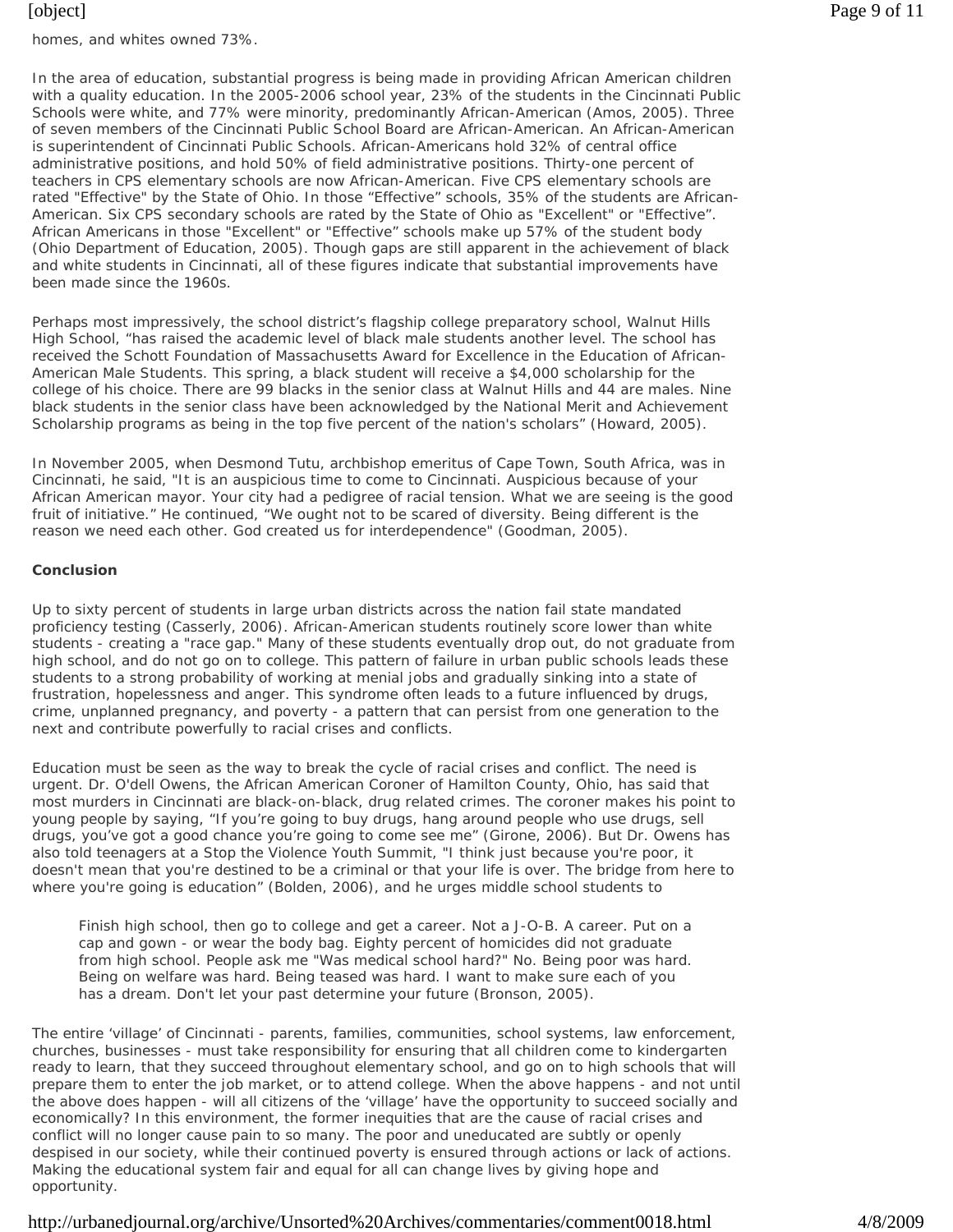I strongly believe that the educational successes of Project Succeed Academy, an alternative school for at risk students in Cincinnati, can be translated into success for all urban schools. By focusing its academic efforts on literacy, mathematics, and science, and especially through its use of the Reading Recovery program, Project Succeed intervened early in the schooling of at-risk students to give them the basic skills they needed to succeed in high school and in their adult lives. But just as importantly, by focusing on its role as facilitator and coordinator of the education efforts of families and of the community as a whole, and opening its doors to interested and concerned parents and community members and providing them with opportunities to make a difference in the lives of young people, Project Succeed Academy gave real meaning to the phrase it takes a village to raise a child. Equally important, given the situation Project Succeed confronted, with successful adults leaving the inner-city for the suburbs and with those left behind mired in poverty and hopelessness, we can also say that it took a child to raise a village. Just as the school gave children at risk for educational failure a chance to succeed, it also gave parents and community members an opportunity to do something positive in their own lives and to make a difference in the life of the community as a whole.

#### **References**

Amos, D. S. (2005, September 9). Northwest case tip of diversity iceberg. *The Cincinnati Enquirer*.

Beaupre, G. (2005, October 27). GOP: Party has lost its grip on city as its base flees. *The Cincinnati Enquirer.*

Bolden, N. M. (2005, July 6). Six months in, O'dell Owens is making change. *CityBeat*. Retrieved July 30, 2006 from http://www.citybeat.com/2005-07-06/cover.shtml

Bronson, P. (2005, December 20). Dr. Owens and students: He's not Santa, and that's not a bag of toys. *The Cincinnati Enquirer.*

Business People. (2005, November 9). *The Cincinnati Enquirer.*

Casserly, M. (2006). *Beating the odds: A city-by-city analysis of student performance and achievement gaps on state assessments. Results from the 2004-2005 school year*. Washington, DC: Council of the Great City Schools.

Cincinnati Museum Center (2001). *Civil unrest in Cincinnati: Voices of our community.* Clay, M. M. (1990, April). Reading recovery in the United States: Its successes and challenges. Paper delivered at the annual meeting of the American Educational Research Association, Boston.

Coolidge, A. (2005, December 14). Renters can't afford 2-bdrm. Unit. *The Cincinnati Enquirer.*

Cose, E. (2002). *The envy of the world: On being a black man in America.* New York City: Washington Press.

Firor, N., & Kurlantzick, J. (2001, May 23). Under siege in Cincinnati. *U.S. News and World Report*, pp. 30-31.

Fogelson, R. (1969). *The Los Angeles riots*. New York: Arno.

Franklin, M. (2001, April 15). Desperation, isolation engulfs young blacks in Cincinnati. *Dayton Daily News*, p. 1A

Gelfand, J. (2005, October 23). Arts community breaking barriers. *The Cincinnati Enquirer.*

Girone, J. (2006, May 24). Coroner fights growing Cincinnati homicide rates. *WKRC*. Retrieved August 1, 2006 from http://www.wkrc.com/news/local/story.aspx?content\_id=A6921D82-985D-4560-AE16-79BE56F2D813

Goodman, R. (2005, November 11). Tutu praises Cincinnati's racial strides. *The Cincinnati Enquirer.*

Harpalani, V. (2002, Spring). What does "acting white" really mean? *Perspectives on Urban Education,* 1-2. Retrieved December 1, 2005, from http://www.urbanedjournal.org/archive/Issue% 201/Commentaries/comment0001.html